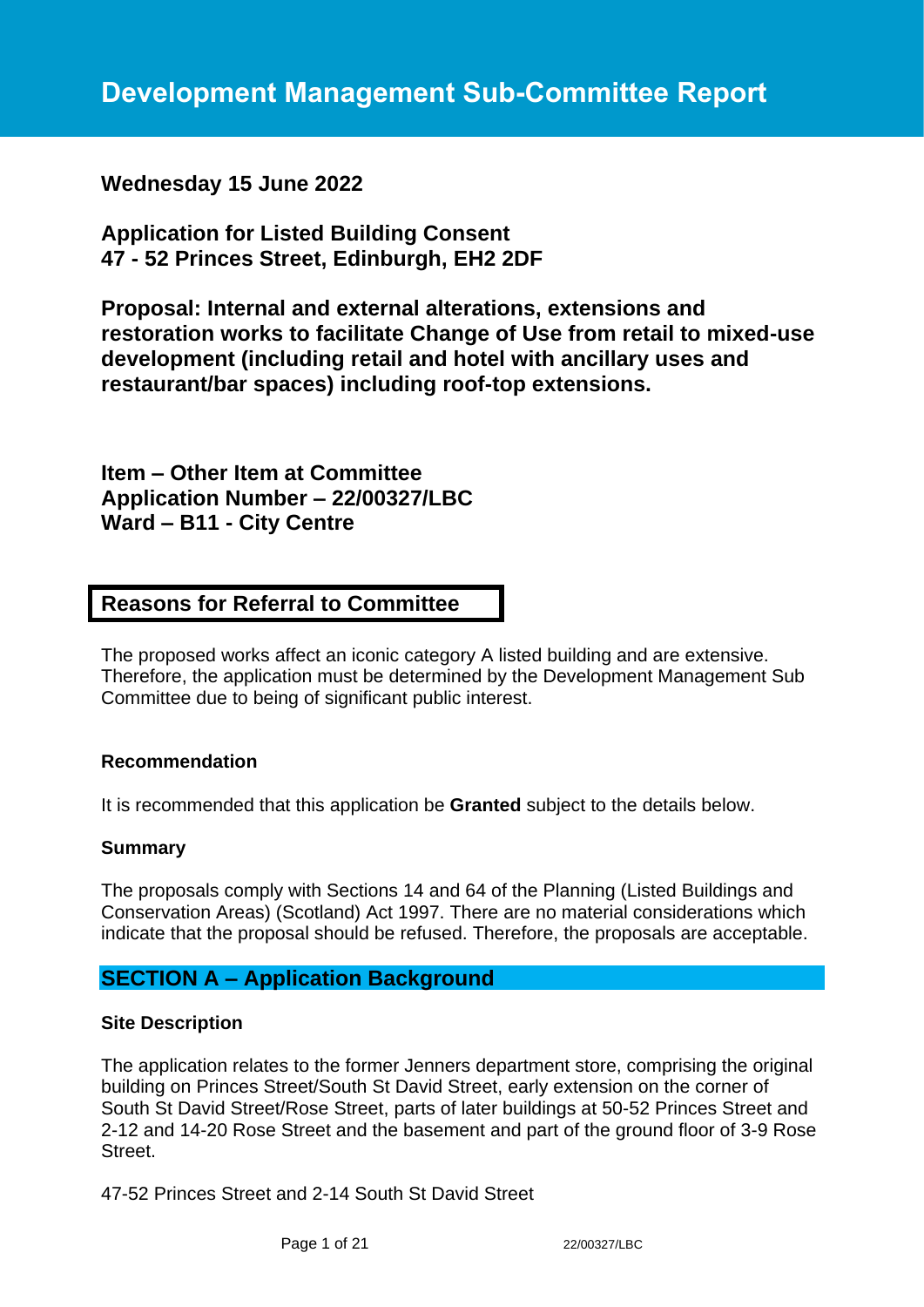The former purpose-built department store by W Hamilton Beattie, dating from 1895, is an early Renaissance style, six storey building constructed in pink polished ashlar sandstone with red and white glazed brick rear elevations, extensive masonry detailing and a canted seven-storey corner tower. The plan form is in two sections to accommodate the northwards rise of South St David Street. The facade windows are mainly plate-glass casement and the roof pitches are finished in grey slate.

The original interior plan form was innovative in layout and design to encourage interaction between shoppers and customer circulation throughout the store, comprising principal retail spaces at ground to third floor level, a central top-lit gallery and double-height entrance space from Princes Street with a mezzanine tearoom. These spaces have been altered over time, notably the removal of the grand stair at the northern end of the gallery and flooring over of the mezzanine level. The historic detailing is elaborate, influenced by Moorish and Jacobean styles.

The section on the corner of South St David Street and Rose Street is a 1905 extension by Beattie's partner, A R Scott, mimicking the original external facades, but with a plainly detailed, open-plan floorplate interior to display furniture and large goods. The proposed design included elaborate roof-top and wallhead detailing with a feature corner town, but the constructed roof was scaled back to a simpler corner roof parapet and mansard roof with dormers.

The former store extends into the basement to second floor levels of the adjoining building on Princes Street (nos. 50-52) which is a 1966 sandstone-clad extension by Tarbolton and Ochterlony to their Mount Royal hotel of 1955 adjoining to the east.

The building is category A listed (listed building reference: LB29505, listed on 14 December 1970).

2-12 Rose Street and 14-20 Rose Street

These four and three-storey, unlisted buildings were erected in 1959-60 and circa 1977 respectfully as extensions to the existing Jenners store, with two link bridges of two and three storeys connecting with the 1905 block. The structures are simply detailed with yellow sandstone facades, a pink sandstone surround at nos. 2-12 and red granite-clad shopfronts. The Marks and Spencer store occupies the ground and basement floors of these buildings.

The site is within the Old and New Towns of Edinburgh World Heritage Site and New Town Conservation Area and is within the immediate settings of several listed buildings and structures, notably:

- − the former Scottish Widows Fund and Life Assurance Society by Basil Spence and Partners at 9 and 10 St Andrew Square (category A listed, listed building reference: LB43349, listed on 28 March 1996);
- − the Scott Monument in East Princes Street Gardens (category A listed, listed building reference: LB27829, listed on 14 December 1970);
- − the Melville Monument in St Andrew Square (category A listed, listed building reference: LB27816, listed on 13 January 1966);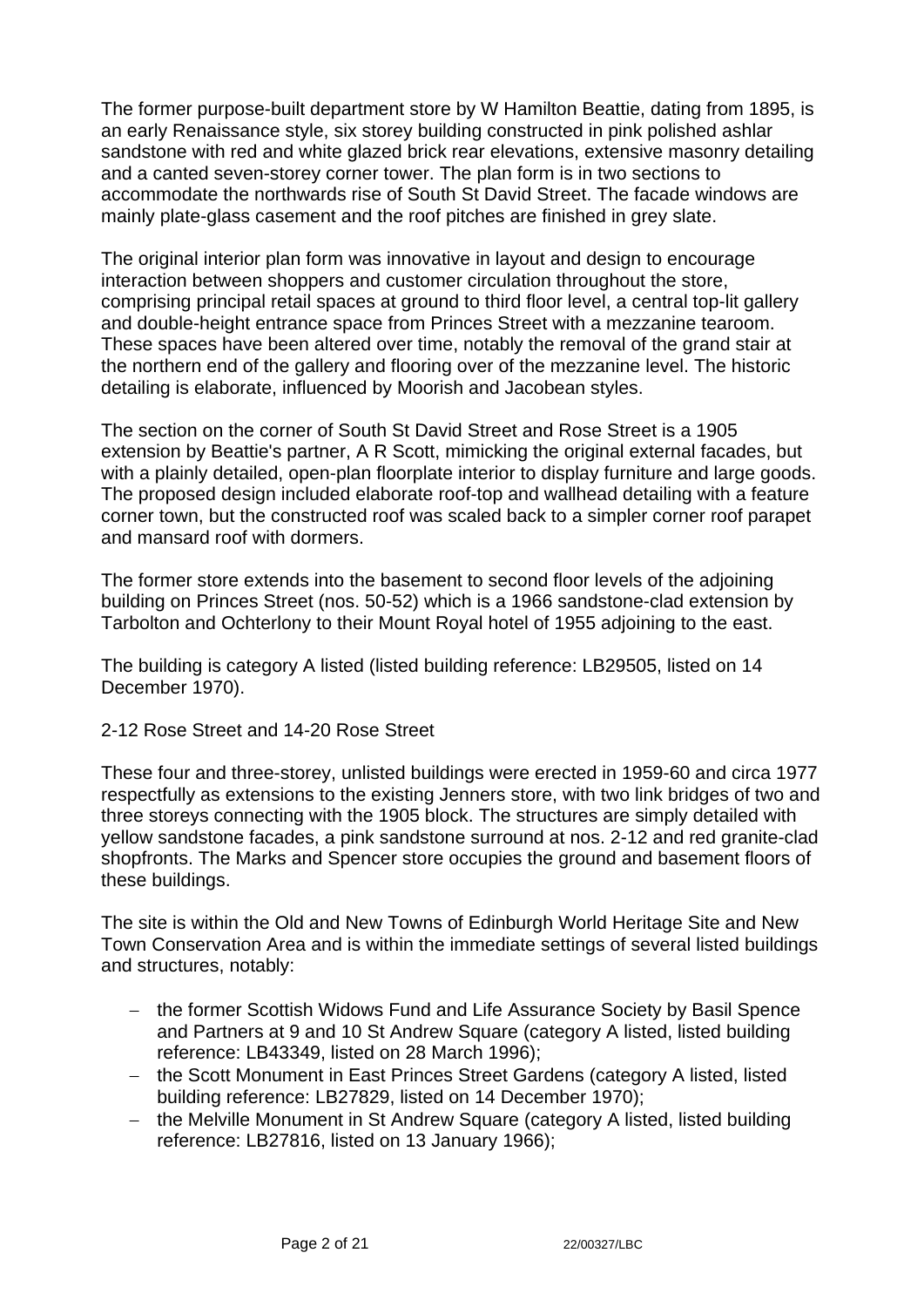- − 3-9 Rose Street, including the Abbotsford Bar and former Jenners workshop (category B listed, listed building reference: LB30151, listed on 12 December 1974); and
- − The Old Waverley Hotel at 42-46 Princes Street and 1 South St David Street (category B listed, listed building reference: LB29504, listed on 19 December 1979).

East Princes Street Gardens, part of the New Town Gardens Designed Landscape (reference: GDL00367), is situated to the south of the site.

The surrounding area is in mixed, predominantly commercial, use including shops, offices, hotels, restaurants and bars.

## **Description Of The Proposal**

The application is for external and internal alterations, including extensions, to the listed part of the former department store and remodelling/extension of the unlisted sections on Rose Street to form a new combined retail, hotel and hospitality development with the following key use and ancillary areas:

- − retail at basement to first floor level within the 1895 building and adjoining 1960's building on Princes Street;
- − hotel on the upper floors of the original building, entire 1905 extension (including a bar within an added seventh floor) and Rose Street buildings;
- − food and drink at second floor level of the 1895 building;
- − gym within an altered fifth floor of the west wing of the original building; and
- − plant and services within a new roof extension on South St David Street, on the third, fourth and new sixth floor of the above west wing and in various basement areas.

The most significant proposed alterations are as follows:

## **External**

1895/1905 building

- − erect a new sixth/seventh floor with a natural slate and zinc finished mansard roof, traditional style dormers on the Princes Street elevation and an extension to the south stair tower above the existing manard roof structures on Princes Street and South St David Street, involving the re-use of the original brattishing and removal of two hipped sections of roof and later plant room structures;
- − remove the existing corner parapet, sixth floor and plant room additions of the 1905 block and install an elaborately detailed, sandstone-constructed corner tower and a new sandstone-faced sixth floor with paired windows and natural slate-finished mansard-roofed seventh floor with contemporary style, leadcovered dormers on the Rose Street elevation;
- − infill twelve windows on the rear Rose Street elevation of the 1905 block with glazed brick to match the existing elevation;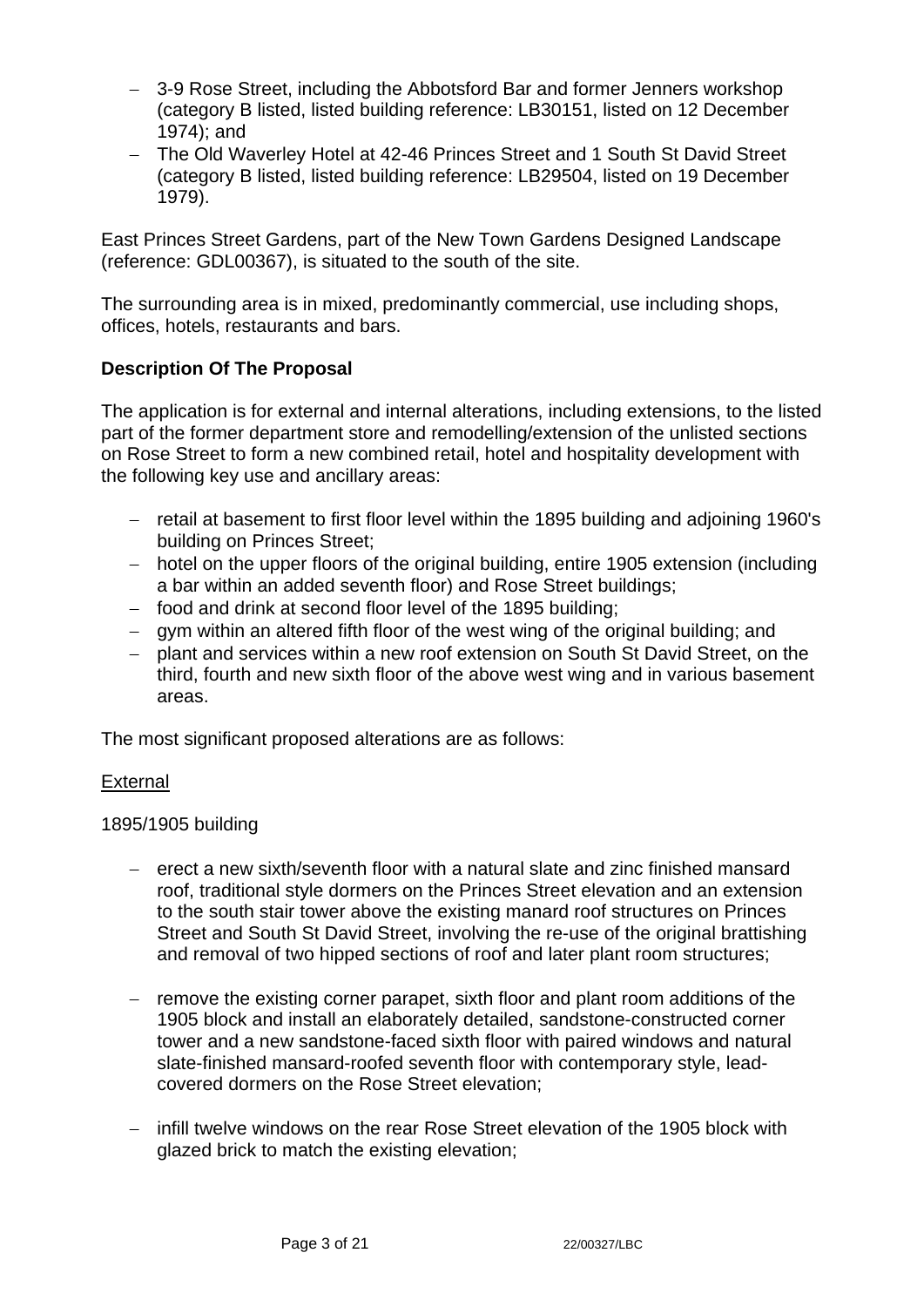- − remove the infill floors above the ground floor mezzanine of the 1895 building and reinstate a cupola to match the original form;
- − remove the existing fifth floor of the west wing and erect a taller fifth level and new sixth floor finished in red brick with a flat metal-louvred roof covering external plant within the sixth floor;
- − replace the modern doors at the historic store's Princes Street entrance and replace with re-interpreted versions of the original doors on the 1895 footprint, restore altered elements of the original shopfronts on South St David Street where later ventilation grilles and thicker mullions have been added, reinstate prism glazing to stallrisers and install fire exit doors in place of existing windows on this elevation;
- − remove the existing modern entrance doors and two shop windows on the Rose Street elevation of the 1905 block, reinstate a shop window in place of the doors and install new entrance doors in the former shop windows openings with a new metal entrance canopy above;
- − restore and reinstate all windows to match the original glazing pattern and internal secondary glazing to the majority; and
- − install miniature spotlights concealed behind stone-coloured upstands on the projecting architectural ledges and small decorative wall-mounted luminaires to provide façade lighting.

### 1966 building

remove the existing windows and cladding of the 1966 extension up to third floor level and install a new facade to match the existing second and third floor elevations, but with a heightened shopfront and double-glazed windows, reusing the original sandstone cladding.

#### **Internal**

## 1895/1905 building

- − restore the previously floored-over, ground floor mezzanine level, install a cupola to match the original form and balustrade designed as a reinterpretation of the historic pattern;
- − remove most of the existing stairs and all existing lifts, retaining significant original stairs and install new stairs and lifts, including a new feature stair at the north end of the 1895 central atrium running from ground to second floor level;
- − remove later extensions to the floorplates of the atrium gallery and realign the balustrades (using the existing fabric) to follow the reduced floor profiles;
- − take down later or modern internal walls, raised floor areas, modern entrance lobbies and coverings over lightwells and erect new partitions to form hotel bedrooms and ancillary facilities and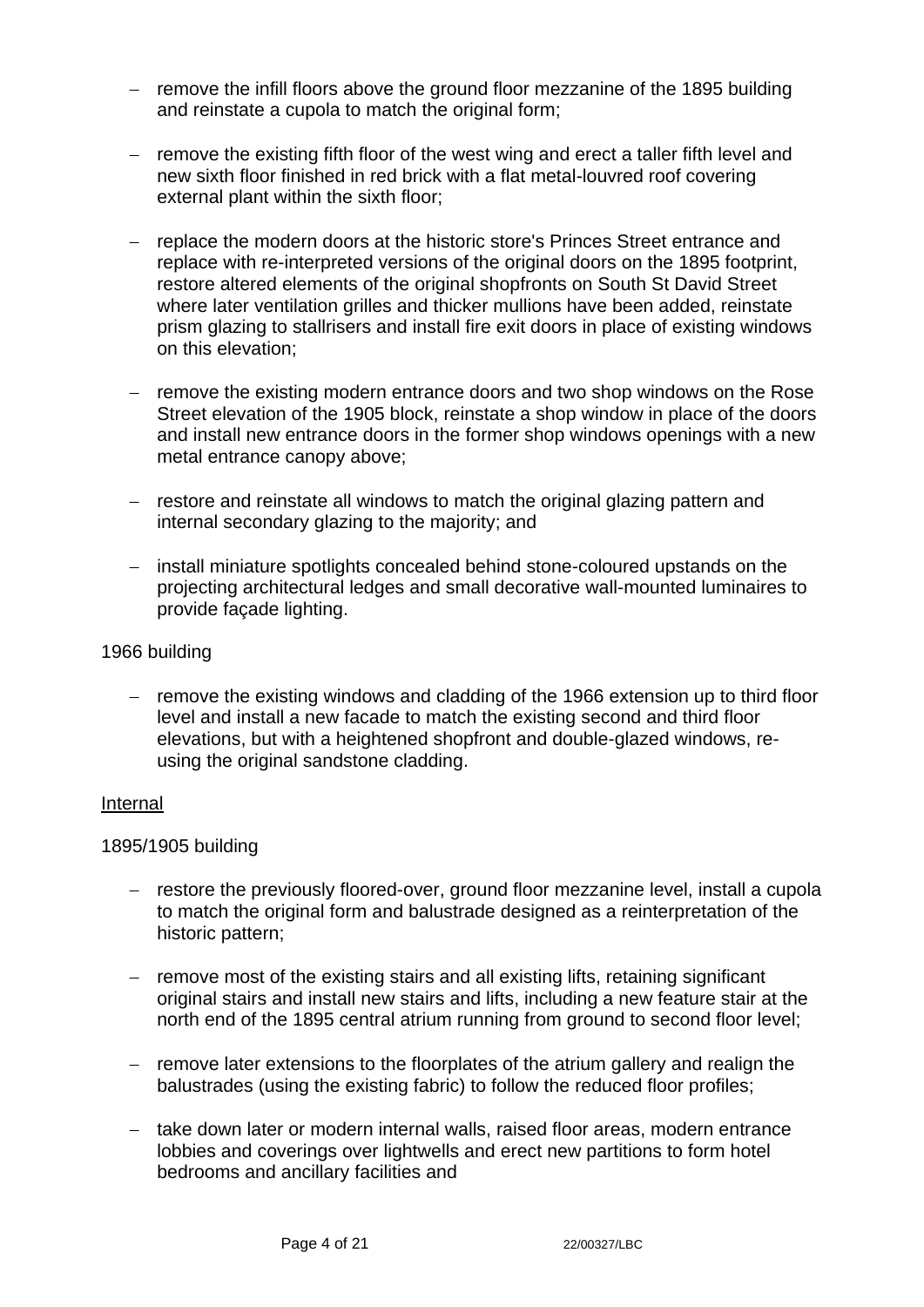- − reinstate significant missing historic features, including the original design of the colonnade at first and second floor levels within the central atrium and cornicing and ceiling detailing to match the original pattern.
- 1966 building
	- − remove the existing escalator from ground to second floor level and entrance lobby and install a new stair/lift core in the same location, partitions to form ancillary facilities at second floor level and a new internal access ramp on the ground floor.

3-9 Rose Street

− the proposed internal alterations are minor will have no effect on historic or architectural character, so these works do not require listed building consent.

2-12 Rose Street and 14-20 Rose Street

The proposed alterations to the Rose Street buildings form part of the associated application for planning permission (application reference 22/00326/FUL).

**Signage** 

Any proposed external signage will form part of future applications for listed building consent and advertisement consent where required.

## **Supporting Information**

- − Planning Statement;
- − Heritage and Townscape Statement;
- − Design and Access Statement;
- − Townscape and Visual Impact Assessment including verified views and
- − Archaeological Written Scheme of Investigation.

## **Relevant Site History**

98/02675/LBC 47-52 Princes Street **Edinburgh** EH2 2DF Refurbishment of lower ground & 4th floor areas **Granted** 20 November 1998

98/02678/LBC 47-52 Princes Street **Edinburgh** EH2 2DF Formation of 5th floor beauty rooms **Granted** 20 November 1998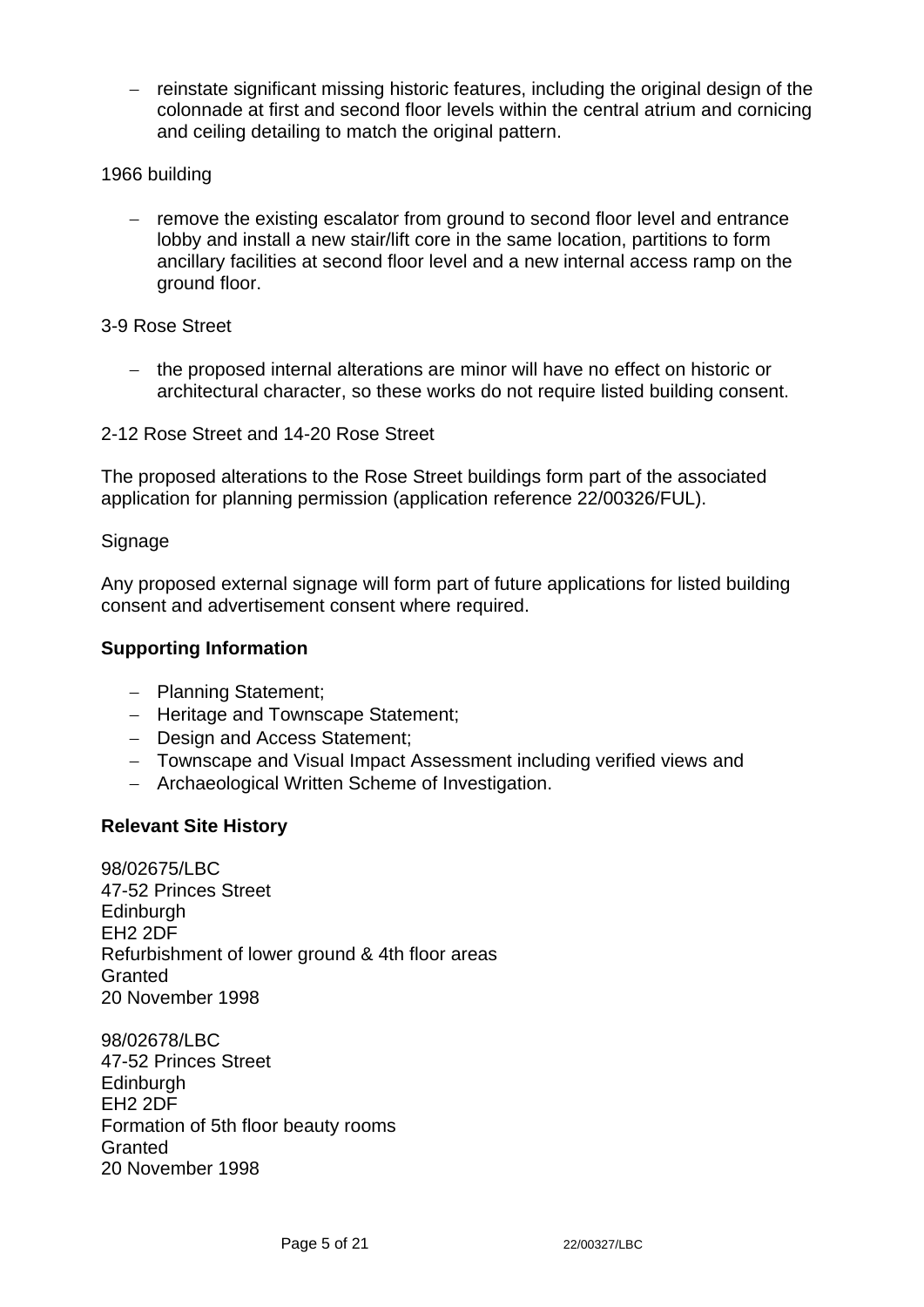02/00050/FUL 47-52 Princes Street **Edinburgh** EH2 2DF Removal of existing projecting canopy over shop front, alterations to shop fronts and shop entrances and replacement of shop entrance signage **Granted** 8 March 2002 03/00761/LBC 47-52 Princes Street **Edinburgh** EH2 2DF Install edge lighting to three existing sets of 'Jenners' lettering at wallheads of original elevations (in retrospect) Granted 20 May 2003 11/02683/LBC 47 - 52 Princes Street Edinburgh

EH2 2DF Installation of new facade lighting to Princes Street and South St David Street elevations (in retrospect). **Granted** 13 January 2012

# **Other Relevant Site History**

21/00233/ELBB 47-52 Princes Street **Edinburgh** EH2 2DF Enforcement complaint regarding unauthorised removal of lettering depicting 'Jenners' Case closed 20 May 2021

## **Pre-Application process**

Pre-application discussions took place on this application.

# **Consultation Engagement**

Historic Environment Scotland

Refer to Appendix 1 for a summary of the consultation response.

# **Publicity and Public Engagement**

**Date of Neighbour Notification:** Not Applicable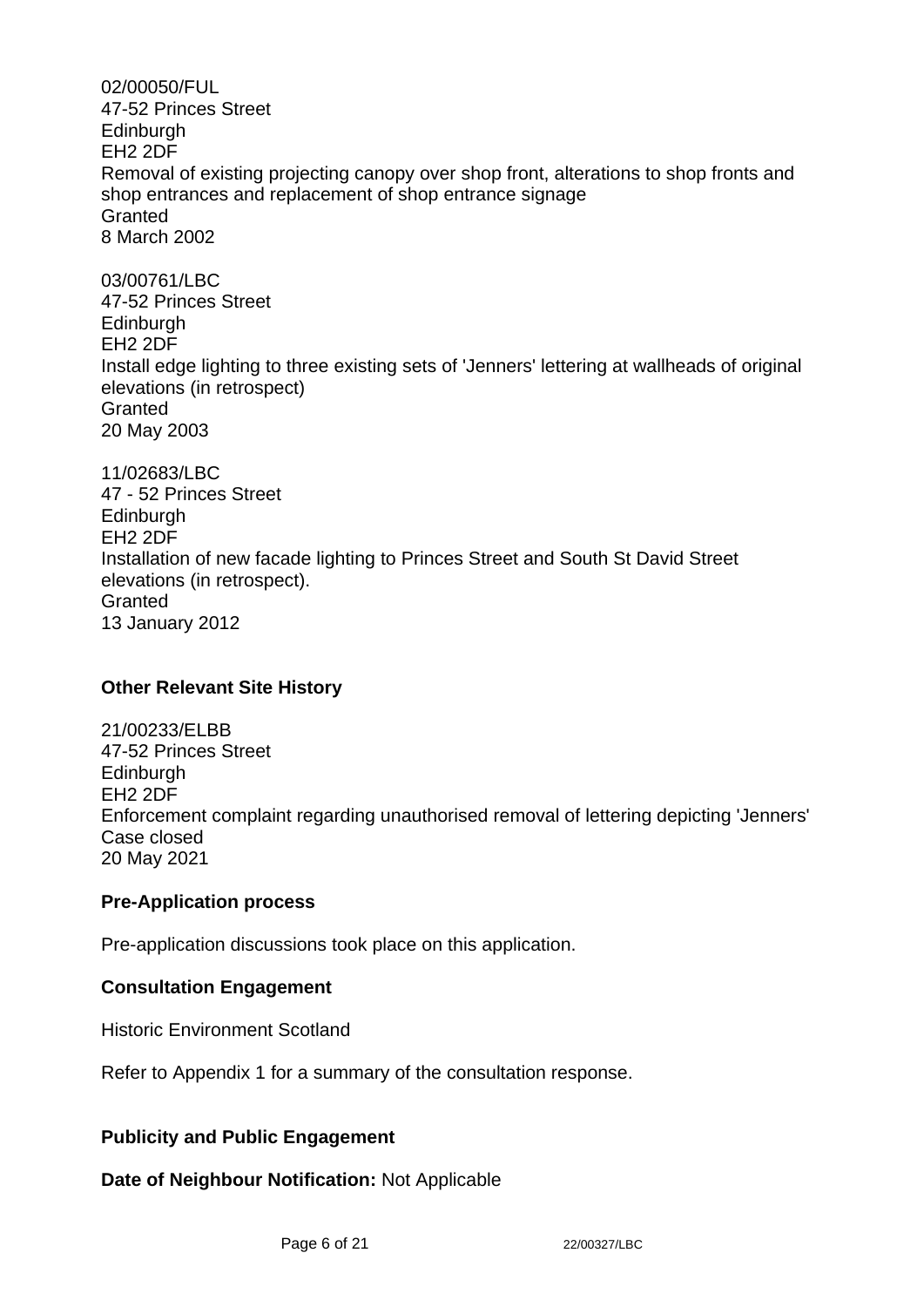**Date of Renotification of Neighbour Notification:** Not Applicable **Press Publication Date(s):** 11 February 2022; **Site Notices Date(s):** 8 February 2022; **Number of Contributors: 3**

# **Section B - Assessment**

### **Determining Issues**

Due to the proposals relating to a listed building(s) within a conservation area, this application for listed building consent requires to be assessed against Sections 14 and 64 of the Planning (Listed Buildings and Conservation Areas) (Scotland) Act 1997 (the "1997 Heritage Act"):

- − Having due regard to HES Policy and guidance, do the proposals:
- −
- a. harm a listed building or its setting? or
- b. conflict with the objective of preserving or enhancing the character or appearance of the conservation area?
- − If the proposals do comply with HES Policy and guidance, are there any compelling reasons (including but not limited to the public sector equality duty) for not approving them?
- − If the proposals do not comply with HES Policy and guidance, are there any compelling reasons (including but not limited to the public sector equality duty) for approving them?

#### **Assessment**

To address these determining issues, it needs to be considered whether:

## **a) The proposals harm the listed building or its setting?**

Section 59 (1) of the Planning (Listed Building and Conservation Areas) (Scotland) Act 1997 states:

*"In considering whether to grant planning permission for development which affects a listed building or its setting, a planning authority or the Secretary of State, as the case may be, shall have special regard to the desirability of preserving the building or its setting or any features of special architectural or historic interest which it possesses."*

The following HES guidance is relevant in the determination of this application:

- − Managing Change: Reuse and Adaptation of Listed Buildings
- − Managing Change: Roofs
- − Managing Change: Interiors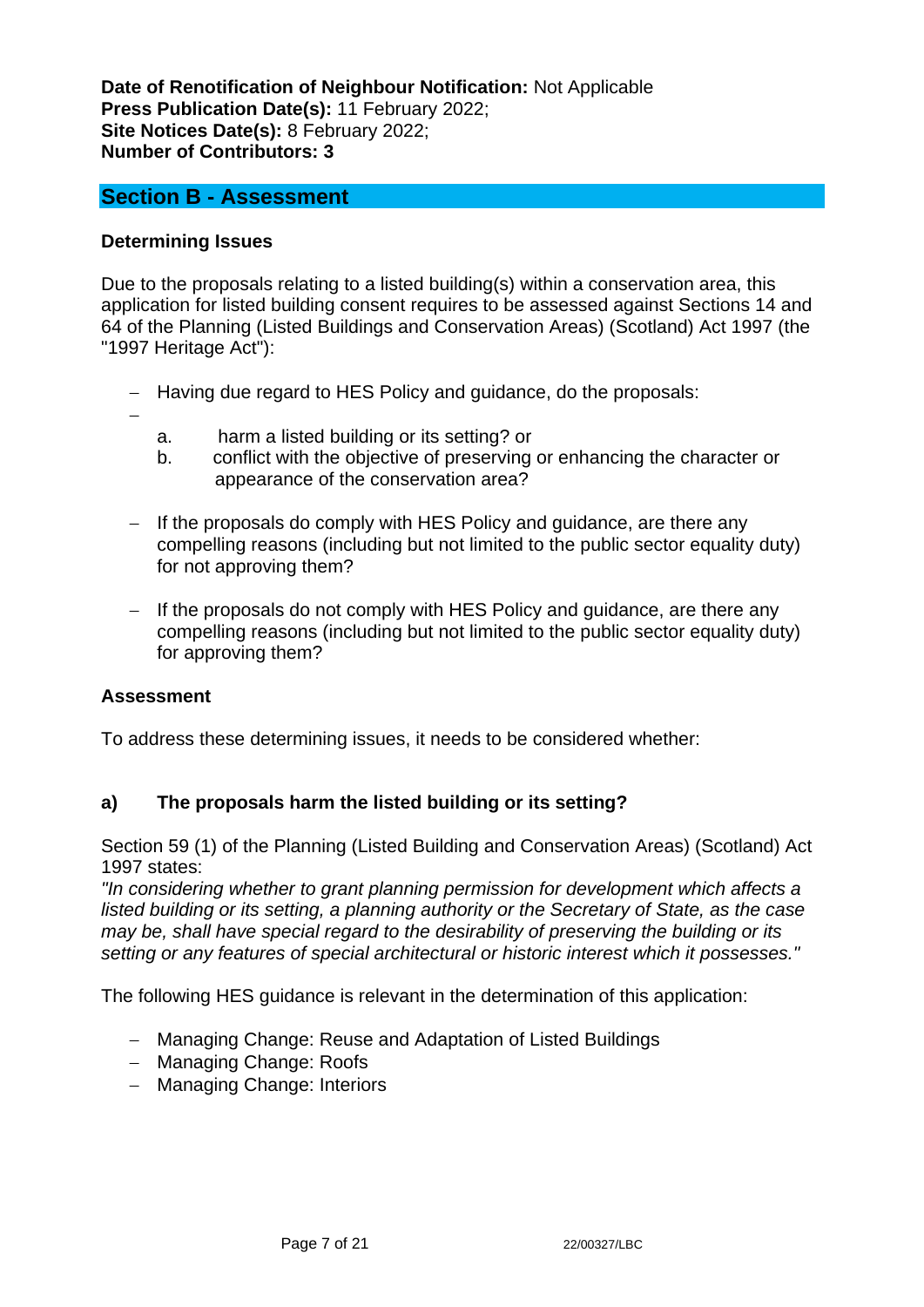# Character of 47-52 Princes Street and 2-14 South St David Street

The conservation-led redevelopment of this iconic, landmark listed building in appropriate and sustainable long-term uses is welcomed. Any proposed significant removals/additions have been considered against the importance of retaining and restoring as much historic fabric as possible whilst providing necessary and sustainable facilities and services for the new uses. The supporting information is comprehensive and informative in terms of understanding the history and significance of the constituent parts of this former department store and assessing the proposed alterations and extensions.

# Rooftop Additions and Associated Alterations

The most significant external alterations proposed are at roof level to accommodate hotel bedrooms, air handling units and a roof-top bar. A minimum number of hotel rooms are required in terms of commercial viability, given the additional costs associated with the sensitive conversion this category A listed building and the roof-top location of plant required for the new development is a deliberate strategy to protect the most significant internal historic spaces from damaging and intrusive service installations. Although the proposed new corner turret on the South St David Street/Rose Corner and rooftop extension/facade alteration on the Rose Street elevation are significant interventions, a hotel of the grand character proposed requires a feature space of equally high calibre. None of these significant extensions and alterations will harm the historic or architectural integrity of the listed building as demonstrated below.

The existing roofscape behind the wallhead detailing and mansard roof on the principal elevations is incoherent comprising an altered inner mansard (lead-covered), utilitarian/later coverings on the flat roof sections and added plant structures of functional, flat-roofed form and brick/render finish. These alterations and additions are of neutral or negative significance, so the removal of these later features and creation of a rational roofscape is acceptable in principle, on the basis that the added roof height and altered profile has no detrimental impact on historic or architectural character.

The proposed new sixth/seventh floor is of appropriate mansard form and materials, retaining the original masonry wallhead structures and a significant portion of the hipped roof structures behind. The Princes Street elevation will incorporate three new dormers on the upper roof pitch which follow the curved head design and general proportions of the historic dormer below and the 1920s' brattishing will be re-used along the new ridge line. Historic Environment Scotland advises that the new dormer windows should replicate the existing dormer window, but this could lead to confusion over original and modern fabric, so a sensitive interpretation of the original design is appropriate. Chimney pots will be reintroduced on the stacks to the west of the corner tower which will restore an original roofscape feature whilst emphasising the height of the historic building and reducing the visual impact of the new roofline. The added roof section nearest the corner tower on the South St David Street elevation has a hipped end to ensure that it does not impinge visually on this important structure and the massing of the remaining part of the roof extension will be broken up by the new stair core enclosures. A lead bull-nose detail will mark the line of the historic ridge height and create a horizontal division of the new external roof pitches in keeping with the general floor heights.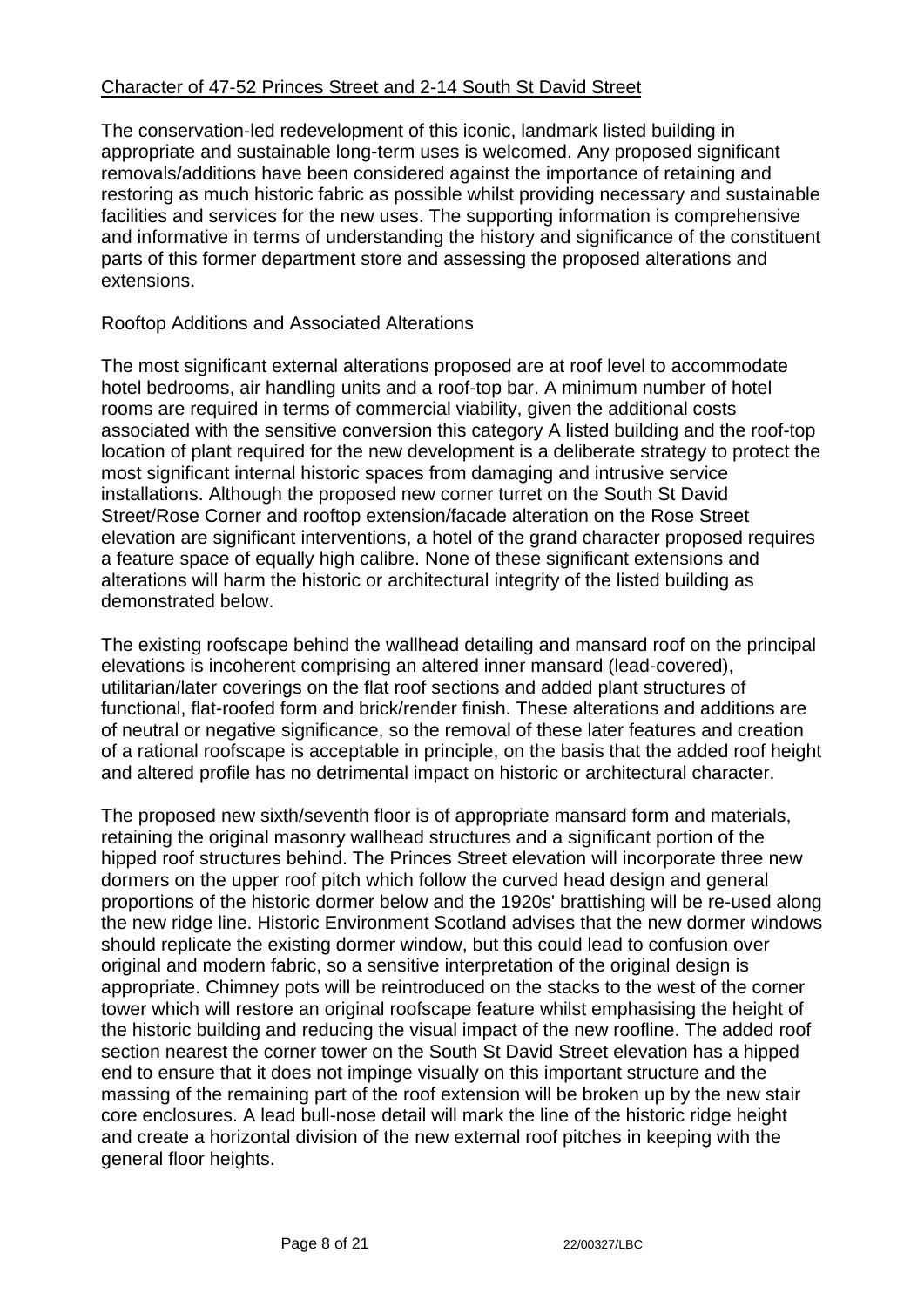Whilst the extended roof will be visible from East Princes Street Gardens (see Viewpoint 8), North Bank Street (see Viewpoint 13) and Mound Place (see Viewpoint 12), current views are marred by the conspicuous and functional plant enclosures on the roof of the South St David Street section of the building and 1905 extension. The slated mansard roof of the added seventh floor will improve the appearance of the principal facade from these viewpoints. The South St David Street section of the extended roof will be most conspicuous from the Princes Street corner when viewed from the diagonally opposite side (see Viewpoint 10). However, only limited areas of this roof will be visible and will complement, rather than impinge on, the original wallhead features.

The most significant change proposed is the removal of the existing corner parapet and attic sixth floor of the 1905 block and construction of a new feature corner tower and full sixth floor. However, these alterations are justified given that there is historic evidence showing that the existing corner parapet and wallhead detailing on the Rose Street elevation are substantially pared down versions of the architect's originally intended designs.

The 1903 contract drawing depicts an elaborate masonry corner turret and chimney, different in design to the equivalent tower on the Princes Street/South St David Street corner. Historic Environment Scotland supports the principle of a recreated tower in keeping with the original intention. This approach is not always appropriate in terms of architectural conservation, but in cases where recreation is considered acceptable, replication of the original design would usually be specified. However, in this case, there is insufficient evidence of the detailing of the intended turret so any attempt at recreation would be pastiche and risk the structure being mistaken for an historic feature. The proposed tower of alternative form is therefore appropriate in principle.

The scale and detailed design of the proposed turret has been carefully considered in terms of respecting and maintaining the visual prominence of the original Princes Street/South St David Street turret and relationship to the historic architectural style in general. The final design reflects the general form, materials and detailing of the historic tower which comprises a sandstone octagonal structure distinct from the facade with a three-sided perimeter balcony, flying buttresses, hierarchical fenestration and a pinnacled roof parapet. However, the extent of elaboration has been subdued to be in keeping with the simpler ornamentation of the 1905 Rose Street facade and the masonry panels of the historic parapet will be re-used as feature details on the new parapet. The design proposed is sufficiently distinct from the original corner tower to avoid confusion regarding its age, but of appropriate detailing and refinement of construction for such a prominent position on this iconic listed building. The massing of the structure is greater than the tower originally proposed, but similar to the Princes Street corner tower. The overall height is proportionate to the height of the historic building as it rises from south to north on South St David Street and the simpler detailing will ensure that the new tower remains visually subservient to the principal tower. The new feature will also bring balance and symmetry to the South St David Street elevation which is missing in the existing form as built rather than originally intended. The Architectural Heritage Society of Scotland (AHSS) has questioned the construction material, annotated as "yellow" sandstone on the drawings, concerned that the tone will not match the existing 'buff' colour of the facade. However, the word "yellow" is standard terminology for warm-toned sandstones in the buff to yellow range and the exact specification will match the tone and petrographic properties of the original sandstone as closely as possible.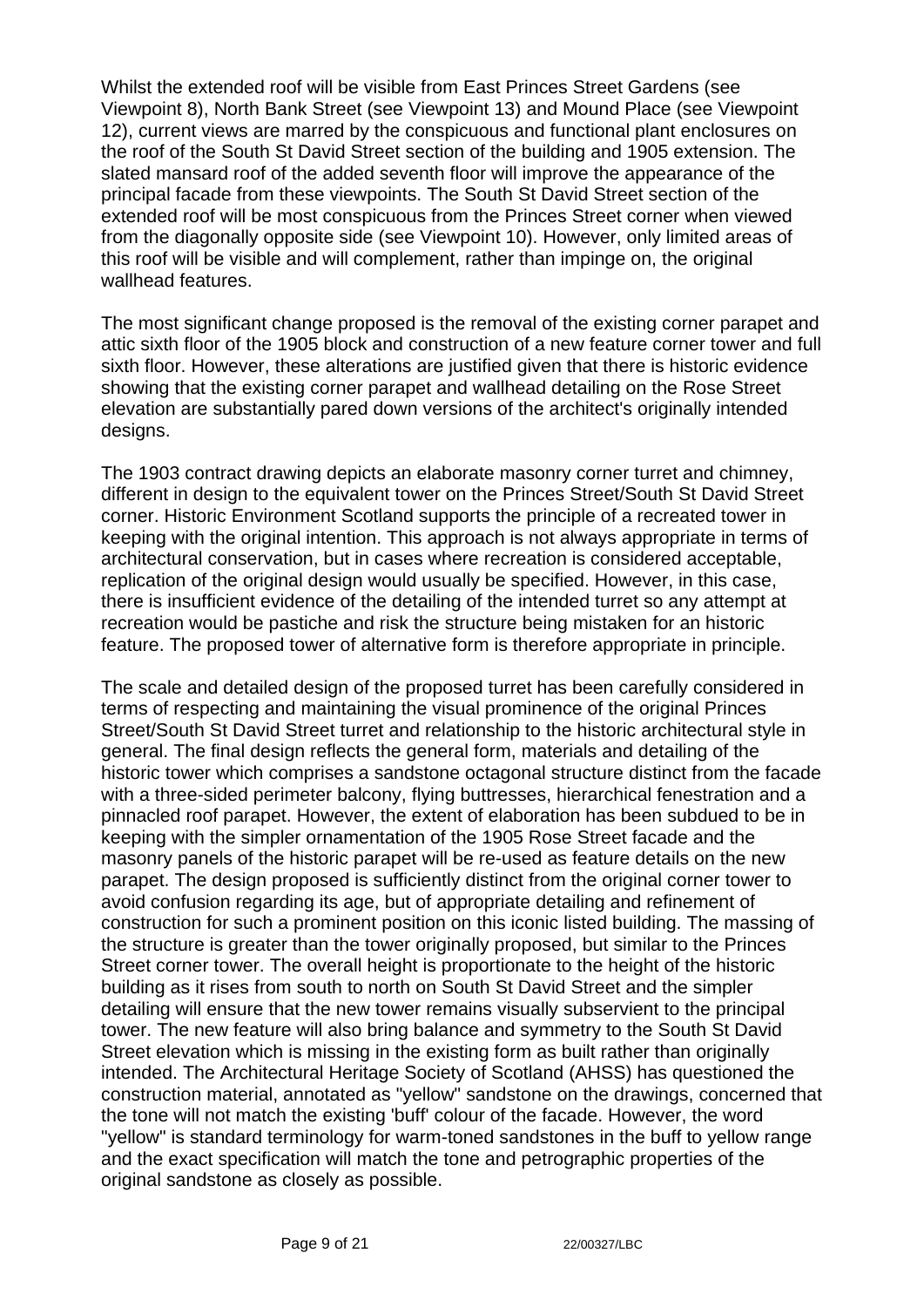The Rose Street elevation of the 1905 block is a less elaborate interpretation of the Princes Street and South St David Street elevations, reflecting the original use of the extension as showrooms for furniture and large goods. Also, the historic architect's drawings show elaborate masonry wallhead features that were never built. The sixth floor as existing has a mansard roof to the front with simple pedimented timber dormers, so the loss of this fabric is acceptable and will enable the construction of a rooftop extension accommodating the required number of hotel bedrooms and feature space for the clientele. The proposed new vertical facade will be faced in sandstone to match the original stonework detailing but will be stepped back to minimise visual impact and emphasise the contrast between the old and new sections. This setback will also ensure that the wallhead of the added facade aligns with the ridge line of the historic mansard roof on South St David Street, allowing for the symmetrical composition of the new corner tower. The proposed windows will respect the dimensions, paired form and alignment of the original windows below.

The mansard roof form and ridge height of the added seventh floor will match that of the equivalent addition on South St David Street. Contemporary dormers are proposed to demarcate the modern age of this addition and are of appropriate scale, placement (on the central axes of the historic piers) and frequency to respect the rhythm of the original facades. The increase in scale compared to the existing dormers is acceptable on this secondary facade to take full advantage of the views from this added level and maximise daylight to the new feature space.

In terms of visual impact, the new corner tower, re-constructed sixth floor and added seventh floor will be most conspicuous from within St Andrew Square (see Viewpoints 4 and 5). The existing appearance of this roofline is defined by masonry facade details projecting above the eaves line at the corner with a mansard roof to the west. Whilst the proposed turret will noticeably increase the visual prominence of this roofscape, the essence of the constructed design will be preserved, and the new feature will create a version of the originally proposed tower that would have given the building a greater presence from within St Andrew Square. The visual impact of the historic architecture has been reduced by later adjacent developments on the square and the proposed corner turret will restore an appropriate prominence to this iconic listed building. The new masonry elevation at sixth floor level with mansard roofed floor above will sit well below the height of the corner tower and maintain an appropriate architectural composition similar to the existing arrangement.

On the rear of the 1905 block fronting Rose Street, twelve windows will be infilled with white glazed bricks to match the existing elevation. This utilitarian elevation is flanked by stair towers with later plantroom structures on top, so the infill of several windows is acceptable to accommodate the required number of new stair/lift cores. The paired central windows will remain with a new paired window above to punctuate the rear elevation of the added seventh floor and the surrounds of the infilled windows will remain in situ to demarcate their original position. The extended elevation will be a rationalised version of the existing, finished in materials to match the historic elevation (white glazed and red brick).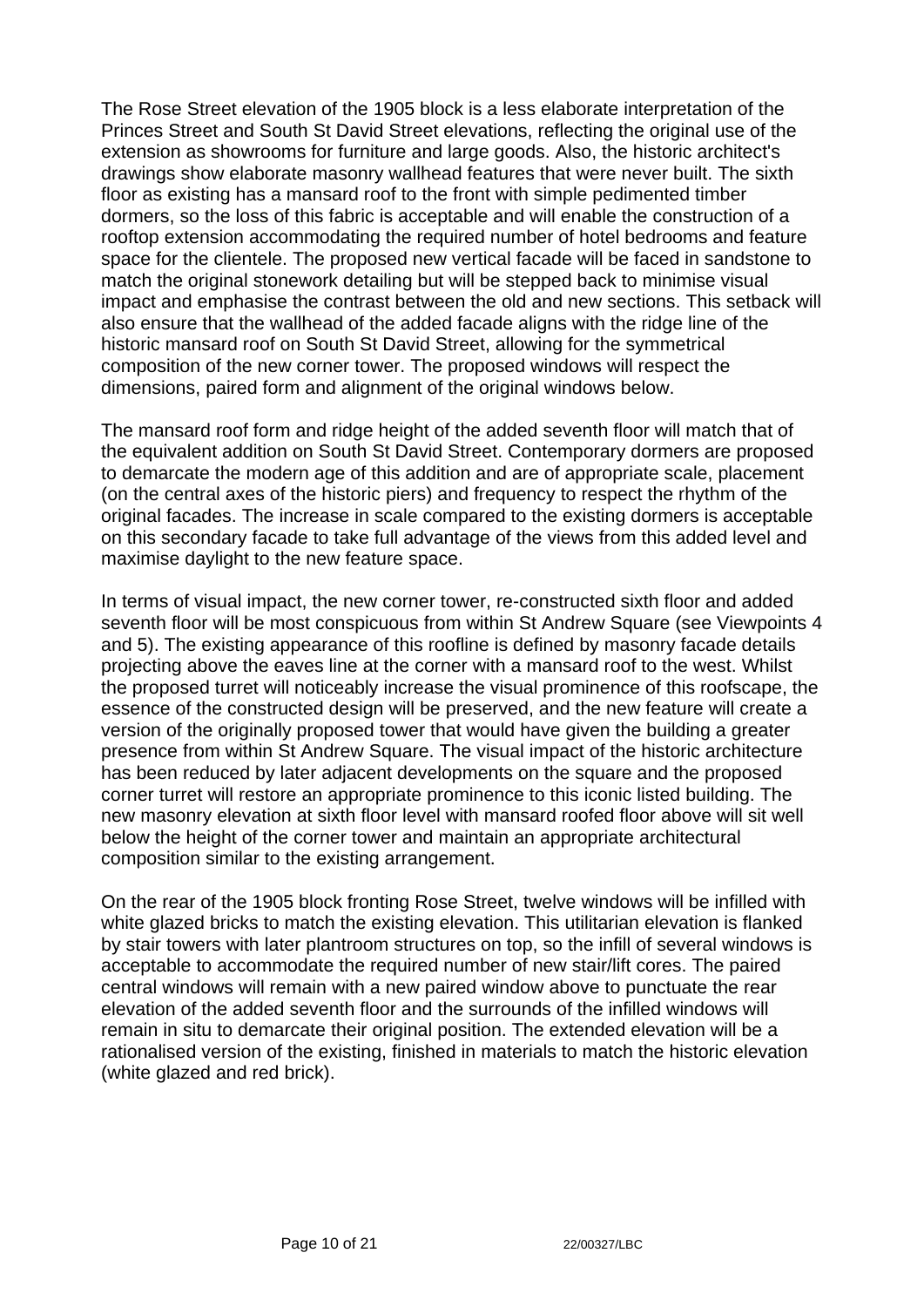A similar rationalisation is proposed of the existing rear elevation of the 1895 building facing Princes Street, involving the removal of the infill floors above the ground floor mezzanine and existing lift enclosures and plant. The new cupola over the mezzanine level will match the original form and the new lift enclosure will avoid encroaching on the space above the skylight of the central atrium.

The west wing of the 1895 building is a functional part of the building, originally four storeys high with a fifth floor added as part of the 1905 extension. Architectural drawings from 1903 show that two additional storeys were intended, but never constructed. The proposed increase in height of the existing fifth floor, including the windows and addition of a sixth floor is acceptable in principle and will have no detrimental impact on the prominence of the original Princes Street facade when viewed from level or elevated positions. The window pattern will respect the original fenestration below and the courtyard elevation and external elevation will be finished in white glazed and red brick respectively to match the existing construction materials.

The overall visual impact of the proposed roofscape alterations on the character and appearance of the listed former Jenners store have been tested from key elevated viewpoints on the Castle Ramparts, Mound Place and North Bank Street (see Viewpoints 1, 12 and 14). Whilst the added volumes will be visible, particularly the added seventh floors on the South St David Street and Rose Street sections from Mound Place, the forms and finishes proposed will ensure that these new structures will be perceived as complementary, appropriately scaled and designed additions to the historic building which rationalise the current piecemeal and unsympathetic roofscape behind the primary facades and wallhead detailing.

## Facade Alterations

These proposed works aim to enhance the existing external condition of the building by removing unsympathetic later alterations and either restoring the original pattern or introducing complementary new features. The intended grand appearance of the building will be brought up to a fitting standard through the proposed key alterations assessed in detail below and general restoration work, including comprehensive stonework repairs, the reinstatement of lost details, such as finials and chimney pots and the removal of services and other fixtures that are detrimental to the external appearance.

The modern doors at the main Princes Street entrance are squat in height with a deep blank infill panel above and their replacement with new glazed doors within a recessed glazed frame to reflect the finish and slim sections of the original entrance is a conservation gain. There is insufficient evidence of the precise detailing of the historic arrangement, so the proposed reinterpretation approach is acceptable and will follow the 1895 footprint.

Significant missing and altered elements of the original shopfronts on South St David Street will be restored, including the special prism glazing to stallrisers which has been painted or boarded over or replaced by ventilation grilles. This unique glazing, manufactured by Hayward Brothers and Eckstein, comprises opaque, obliquely cut glass which bends light through ninety degrees to direct daylight into interior spaces and is also within the ground floor windows of the west wing facing Rose Street Lane.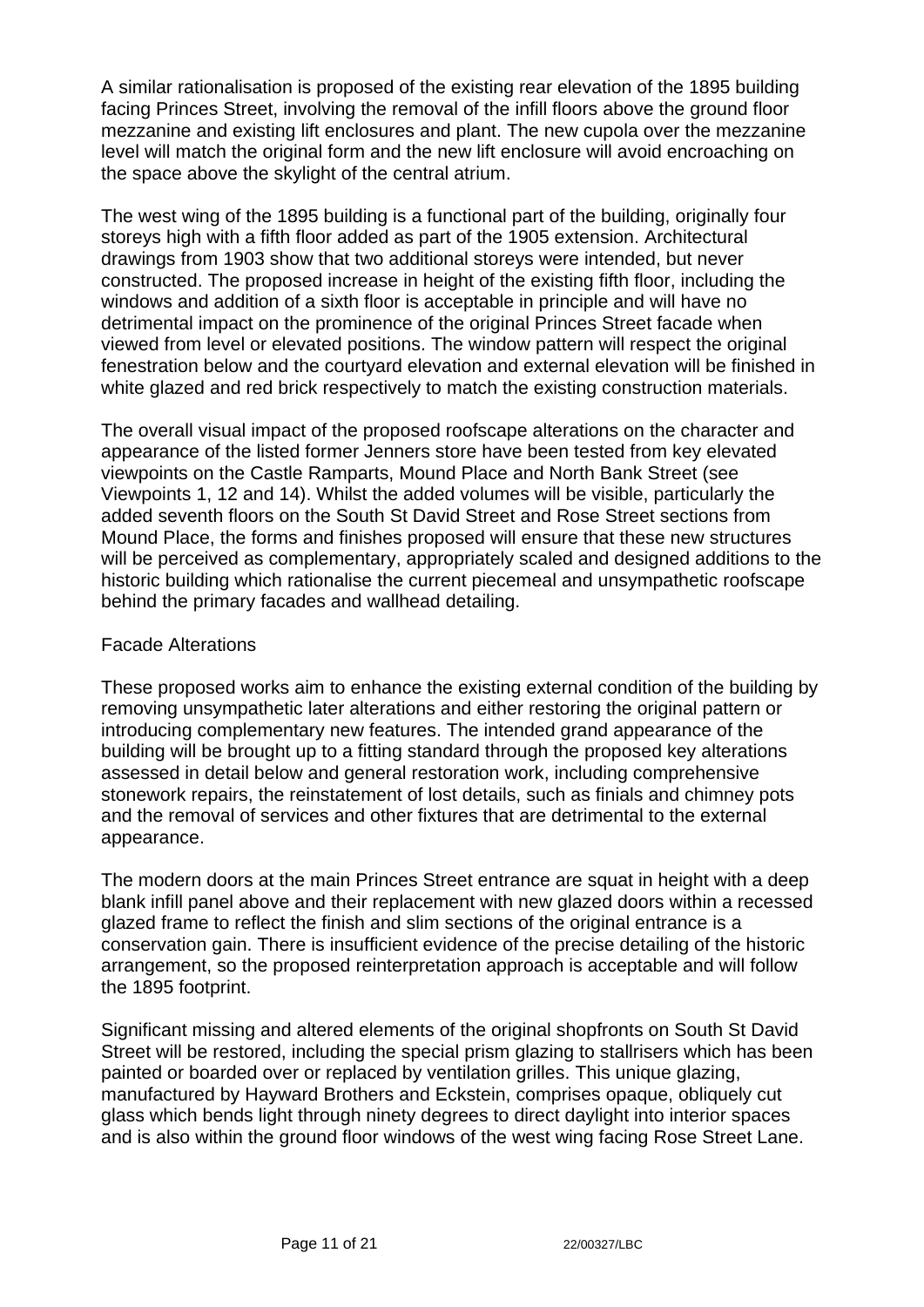The removal of the existing paired windows and stone stallrisers on the South St David Street elevation is acceptable to accommodate fire exit doors serving proposed Stair 2, which is a firefighting core. The existing doors date with the 1905 extension and the new doors will be detailed to respect the current pattern.

The existing entrance in Rose Street is modern and replaced an original shop window, so the removal of the existing doors and reinstatement of a timber-framed display window with a granite cill and stall riser to match the original detailing will improve the appearance of the ground floor frontage on this prominent corner. The formation of a new hotel entrance on the Rose Street elevation involves the removal of two original shop windows, but this is an acceptable compromise given that this elevation is within the architecturally plainer section of the 1905 block. The proposed new metal-framed doors will respect the general proportions and transom heights of the original shop windows, although one side will contain a revolving door to minimise heat loss. An entrance canopy is proposed above these new doors to make the hotel entrance more visibly prominent and provide shelter for customers. The new structure will be restricted in length and projection (two metres outwards) and will have a simple, slender profile in darker-toned metal so the canopy will sit discreetly below the ground floor cornice and have minimal impact on the Rose Street elevation.

The proposed lighting fixings are small in scale and will be discreetly located on architectural ledges with stone-coloured upstands in front to further minimise any visibility. The façade-mounted luminaires will be small and appropriately specified to complement the historic façade and minimise conspicuousness.

## **Windows**

The original windows have survived relatively intact throughout, partly as a result of being blocked over internally around the shopfloor perimeters in later years. The proposed strategy is to restore and reinstate all windows to the original glazing pattern and install internal secondary glazing to the hotel bedrooms. Prism glazing is a particularly special feature of this former department store and its restoration is a significant conservation gain, including the way natural light will once again be reflected into the building. The internal secondary glazing will comprise full panels in slimline frames to minimise visual impact externally and avoid any detrimental impact on the internal window reveals, which are generally plainly detailed. A condition has been applied to obtain further details of the proposed window treatment in any areas where there are elaborately detailed surrounds, such as the former Director's Suite at third floor level.

## Interior

The original 1895 interior was organised as three blocks arranged around a central light well with relatively open basement to third floor levels for use as retail spaces, with more fragmented upper floors housing staff offices, accommodation, refreshment areas and workrooms. In terms of architectural hierarchy, the main entrance hall was originally an impressive top-lit double height space overlooked by a galleried tearoom. Jacobean styled timber stairs at the north end of the entrance hall let up into the focal point of the store - a grand, galleried atrium with an elaborate skylight and arcading on all levels.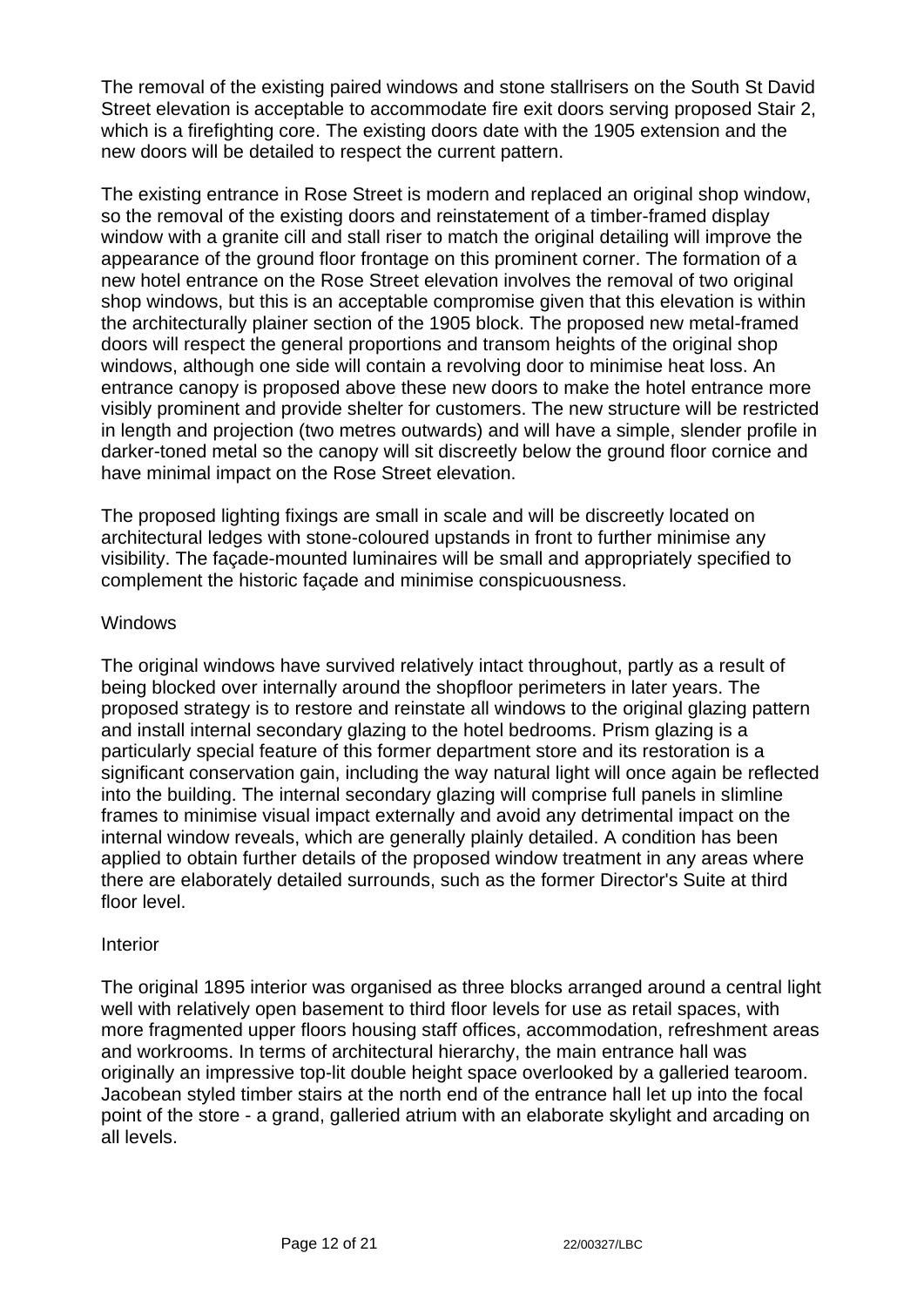Whilst many original architectural features and details remain, the historic interior has been compromised by the removal and concealment of some of the most significant elements, notably the ground floor mezzanine level within the entrance hall (floored over in the 1920s) and the main feature stair at the north end of the central atrium, removed during the construction of the 1905 extension.

The proposed retention of retail use within the principal frontage block of the 1895 building from basement to first floor level and introduction of food and drink use at second floor level will respect the original interior plan form in terms of maintaining relatively open spaces in these areas. New hotel rooms will be formed on the upper levels which were originally compartmentalised.

The restoration of the previously floored-over, ground floor mezzanine level and installation of a cupola to match the original form is a major conservation gain which will re-introduce a grand presence to the original entrance hall, which is a fitting introduction to the grand central atrium beyond. A decorative reinterpretation of the historic balustrade is appropriate in this context where only photographs exist of the original design and any attempt at reproduction would not be accurate. The proposed design follows the general proportions of the original balustrade with an appropriate level of elaboration and recognition of the historic detailing.

In terms of circulation, the original stairs were strategically located to draw shoppers to and through the ground floor retail space of the central atrium, where goods could be viewed on all levels, then up the grand stair at the north end to the retail levels above. The proposed works to the existing stairs, including the removal of all later and significantly modified historic stairs is to rationalise circulation patterns within the building, enable appropriate access for the interlinking building uses and ensure compliance with building regulations. The introduction of a new feature stair at the north end of the 1895 block, albeit not in the historic form, is both a significant conservation gain and a practical measure to reintroduce a visible connection from ground to second floor levels which is missing at present.

The north end of the central atrium has undergone changes at all levels since its original construction, notably the removal of the main stair in the early 1900s and insertion of a mechanical lift in the north-east corner which necessitated the extension of the first and second floor galleries and addition of load-bearing columns. The detailed design for the proposed grand stair has yet to be finalised, but the intention is to create an elegant, but distinct structure which will be legible as an entirely new feature whilst invoking the historic spatial character of the central atrium. This approach is appropriate in terms of architectural conservation, given the existing alterations to the original arrangement and need for accessibility which would make reconstruction of a stair to match the original form problematic. A condition has been applied to ensure that the final design and construction materials are appropriate. The removal of the later extensions to the gallery floorplates and supporting columns will further restore the original shape of the atrium gallery and the existing historic balustrades will be used to enclose the altered floor profiles. Another significant conservation gain within the central atrium is the proposed reintroduction of missing intermediate columns and associated arch detailing to match the original pattern.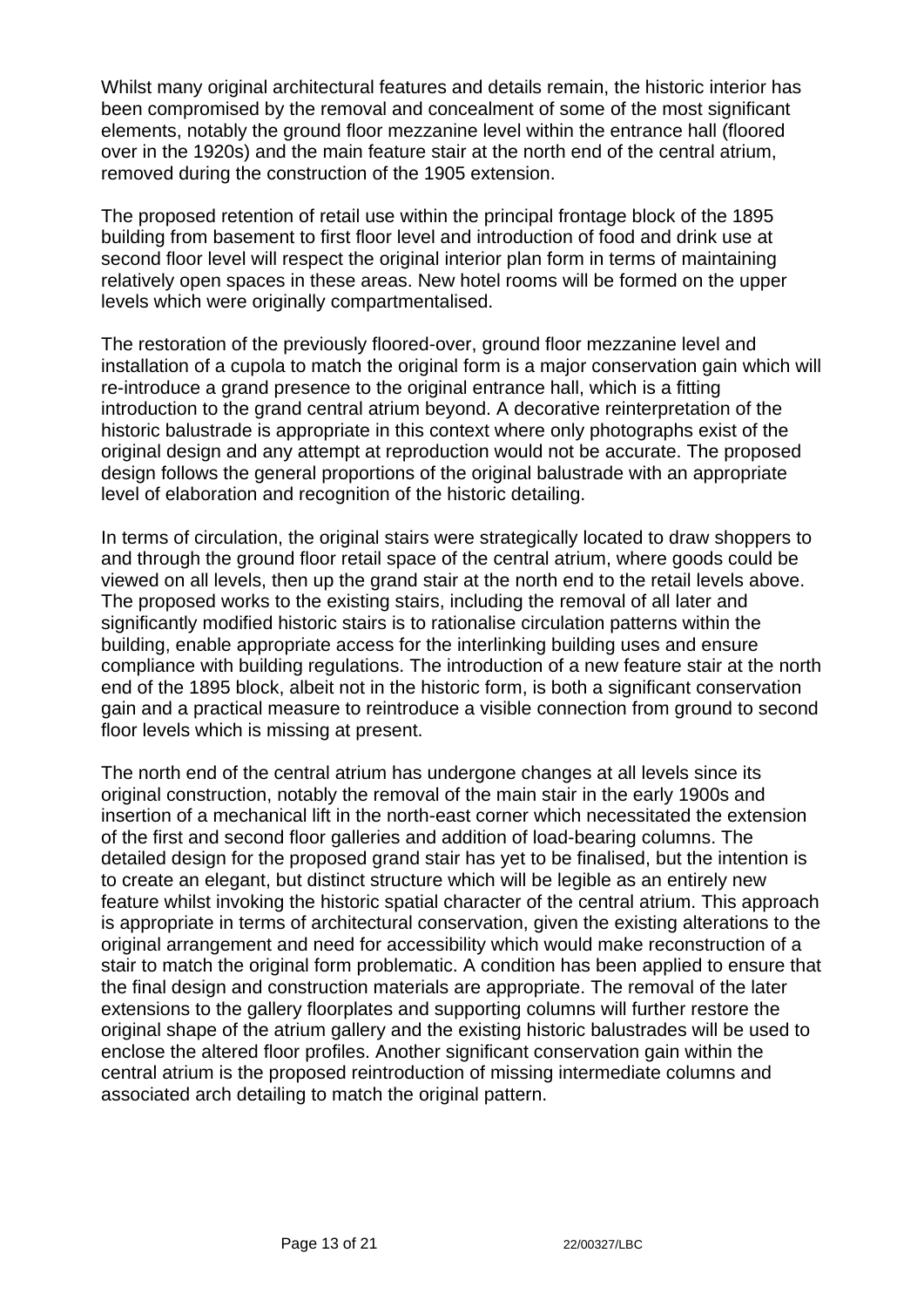# Stair and Lifts

Regarding the existing stairs and lifts, the most significant element to be removed is the historic lift at the south end of the grand atrium. The loss of this lift is regrettable, but necessary to accommodate a new lift of acceptable standard in the space immediately behind within the front section of the 1895 building. The historic lift will be recorded and remnants of architectural detailing will be salvaged and re-used within the building as appropriate. The proposed moving of the original stair up to the lift slightly to the west will have minimal impact on the original appearance of the atrium at its south end. The only stair of any historic interest affected by the proposed internal works is a later, earlier 20th century addition at the north-east end of the atrium, although its exact date is not known. The removal of the ground to first floor section of this stair is an acceptable level of alteration to accommodate the new centrally located feature stair.

# **Ceilings**

A strategy has been proposed for the incorporation of required services within the building whilst preserving and respecting the decorative and significant historic coffered ceilings within the principal areas of the original building. The most elaborate ceilings are within the area which originally housed the tearoom on the ground floor mezzanine and the decorative plasterwork, including relief thistles and roses, will be restored without any disruption from service installations. In areas where the downstands, cornicing and areas in between are more plainly detailed, lowered ceilings will be installed following the original profiles to create voids in which to conceal new services. This is the most appropriate solution to accommodating the required level of servicing without disrupting the original parquet flooring which is applied directly to the concrete slab. Also, the original appearance of the coffered ceilings will be maintained whilst preserving the historic fabric above.

The proposed works to the basement and upper floors of the 1895 building will have minimal impact on the historic character of these areas and include conservation gains, such as the restoration of the original elongated lightwells within the basement ceilings and detailing within the former Director's Suite at third floor level. The historic division of this important suite will remain demarcating separate living areas within a new hotel suite.

As regards the interior of the 1905 block, this was built with plainly detailed, open-plan floorplates to accommodate furniture and large goods, so the extent of alterations proposed, including the removing of the existing ground floor and insertion of new ground floor to tie in with the level of the new hotel entrance on Rose Street, is appropriate to its functional character. Similarly, the removal of the existing lift and stair on the south side of the block and insertion of a new centrally located lift/stair core will have no detrimental impact on historic or architectural character. Partitions to form hotel bedrooms will be erected from second to sixth floor level and will meet the external walls without any physical or visual impact on the external windows.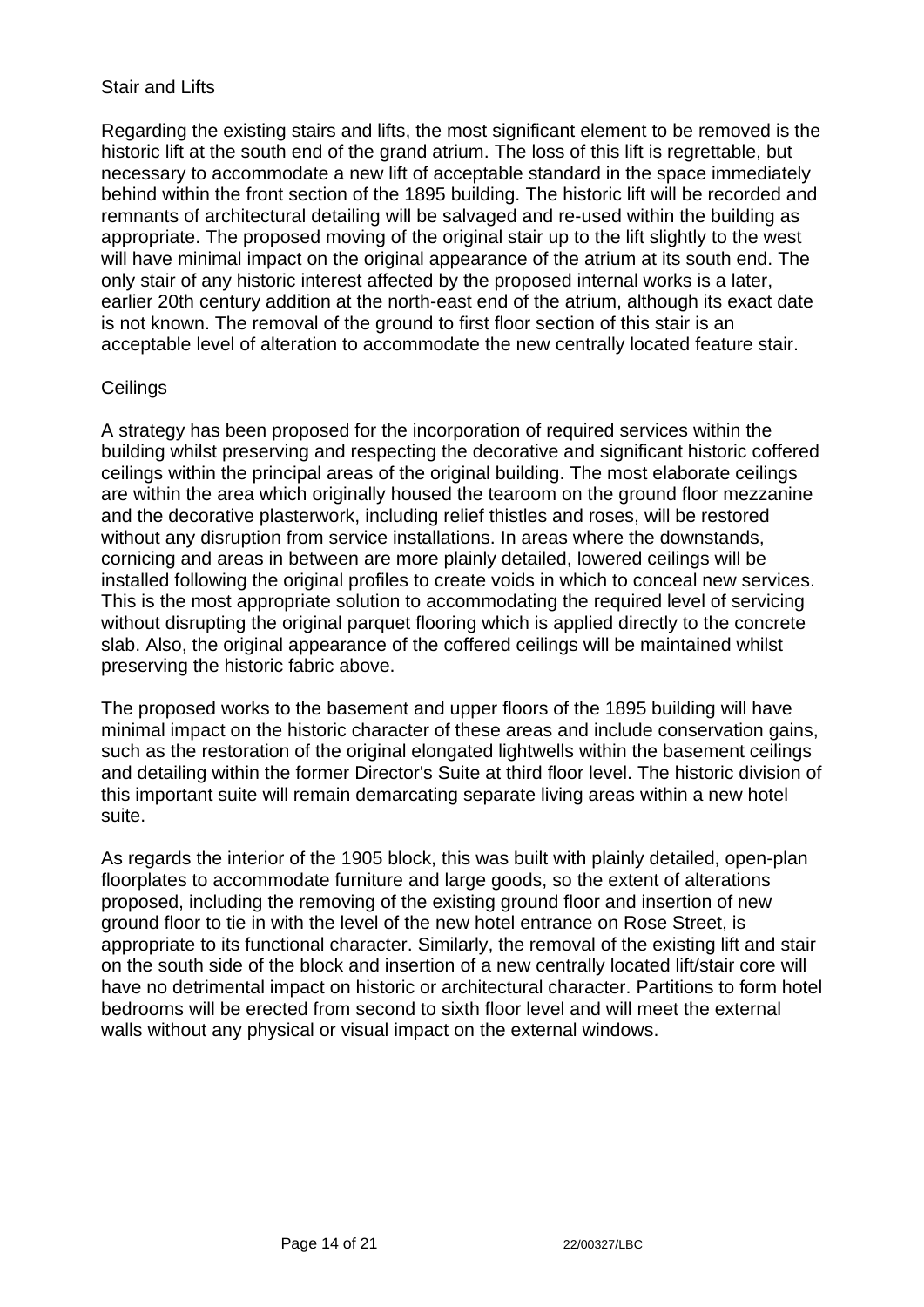# Character of 50-52 Princes Street

This 1960's building is category A listed as part of the history of the growth and expansion of the former Jenner's store but is not of the equivalent historic or architectural significance as an individual structure. The pins securing the sandstone cladding on the facade are later, conspicuous fixings introduced when the original fixing method failed.

Whilst the proposed double-height ground floor facade is a significant alteration to the existing elevation, the essence of the frontage will be maintained through simple, rectangular openings and external finish re-using the original sandstone cladding where possible and introducing new sandstone cladding to match the original Craigleith type where additional materials are required.

There are no significant internal architectural features, so the proposed works to form ramped access within the ground floor retail area and new stairs and lifts to access ground to second floor levels are acceptable.

# **Conclusion in relation to the listed building**

The proposed works will respect and reinvigorate the former iconic department store in its original retail use combined with new uses which will fit the architectural character of the historic buildings externally and internally. The elaborate masonry facades will be restored with alterations in keeping with the historic and architectural character and the existing, altered roofscape will be rationalised and extended sensitively. Important missing elements of the historic interior will be reintroduced in a respectful, contemporary manner, existing original features will be restored, and natural light will be let into the building. The new feature corner tower will announce a significant new phase of the building's history and improve its physical presence from within St Andrew Square.

Conditions have been applied to ensure that the specifications of all proposed external materials and detailing/materials of the new grand stair are appropriate and also to ensure that significant historic remnants are recorded and re-used within the new development where possible.

The proposals are acceptable in terms of the Planning (Listed Buildings and Conservation Areas) (Scotland) Act 1997 and relevant HES guidance.

# **b) The proposals harm the character or appearance of the conservation area?**

Section 64(1) of the Planning (Listed Buildings and Conservation Areas) (Scotland) Act 1997 states:

*"In exercise, with respect to any buildings or other land in a conservation area, of any powers under any of the provisions in subsection (2), special attention shall be paid to the desirability of preserving or enhancing the character or appearance of that area."*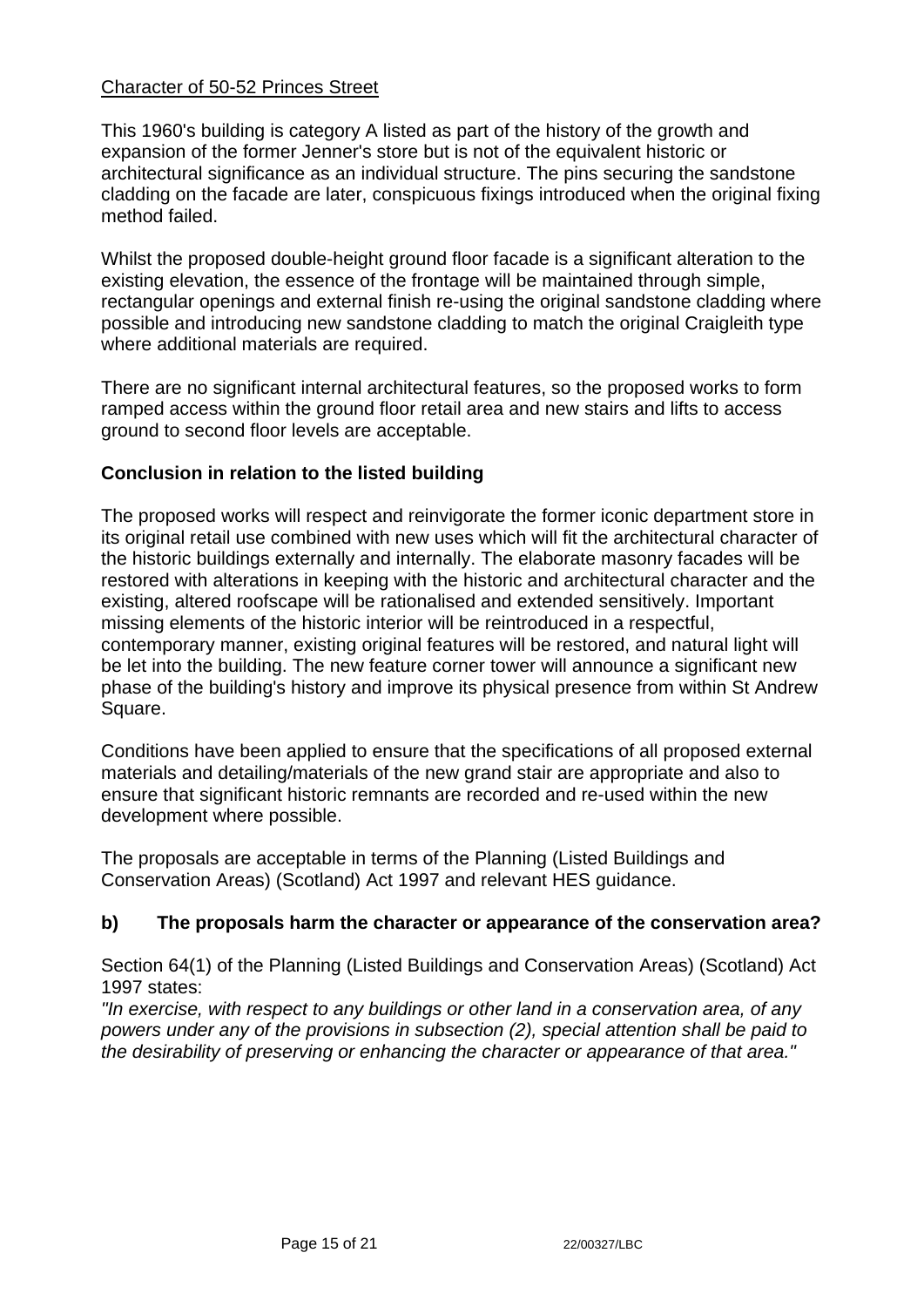The New Town Conservation Area Character Appraisal identifies the key characteristics of the First New Town as:

- − *" Georgian and early Victorian rectilinear development of grand formal streets lined by fine terraced building expressing neo-classical order, regularity, symmetry, rigid geometry, and a hierarchical arrangement of buildings and spaces with controlled vistas and planned views; and*
- − *the important feature of terminated vistas within the grid layouts and the longdistance views across and out of the conservation area."*

The character and appearance of this section of Princes Street will be preserved and enhanced through the sensitive re-development of this iconic, category A listed former department store in a sustainable and viable use.

The proposed development will have no impact on the historic plan form of this block. Whilst not insignificant in scale, the proposed rooftop additions will not alter the essential hierarchical urban plan form of the First New Town nor interfere with its important vistas and views to any detrimental extent, even although existing views from street level and elevated locations will change.

Verified views of the proposed development have been produced from a series of key vantage points. The three locations which best illustrate the effect of the development on the existing hierarchy of buildings are from the Castle Ramparts and Mound Place looking north-east (see Viewpoints 1 and 12) and North Bank Street looking north (see Viewpoint 13). The photomontages from these positions show that the added elements will have an impact on the existing views, but this impact will be positive or neutral, rather than negative, bearing in mind that every view is transient.

When constructed, the 1895 Jenners building was imposing in its context, being a building of significant scale and the addition of the 1905 block produced a consistent structural mass extending the depth of the corner block between Princes Street, South St David Street and Rose Street, with front and rear blocks of equal height. The central lightwell was the only break in this massing and will remain as such in the proposed development. The construction of large-scale buildings of significant height and massing in St Andrew Square since the mid-20th century, including those adjacent to the Jenners building, has reduced the heirarchical supremacy of this important listed building, so the proposed rooftop additions and new corner tower in particular will reestablish the building's presence when viewed from within the square. As the iconic former Jenners store is a key building on Princes Street within the heart of the First New Town, the promotion of the historic structure within its current contemporary architectural context will enhance the character of the conservation area.

The existing roofscape of the Jenners building and the adjacent Mount Royal hotel from elevated viewpoints is an unsightly conglomeration of ad hoc plant enclosures of utilitarian form and variety of finishes which neither relate well to the buildings below nor complement the elaborate masonry wallhead features of the 1895 Jenners store. The proposed rationalised roofscape, albeit of greater massing than the existing fragmented roofscape, will improve the visual appearance of the buildings from elevated viewpoints due to the sympathetic forms and materials specified. The precise finishes and tones of these materials have been conditioned to ensure that the constructed roofscape will be as visually intrusive as possible.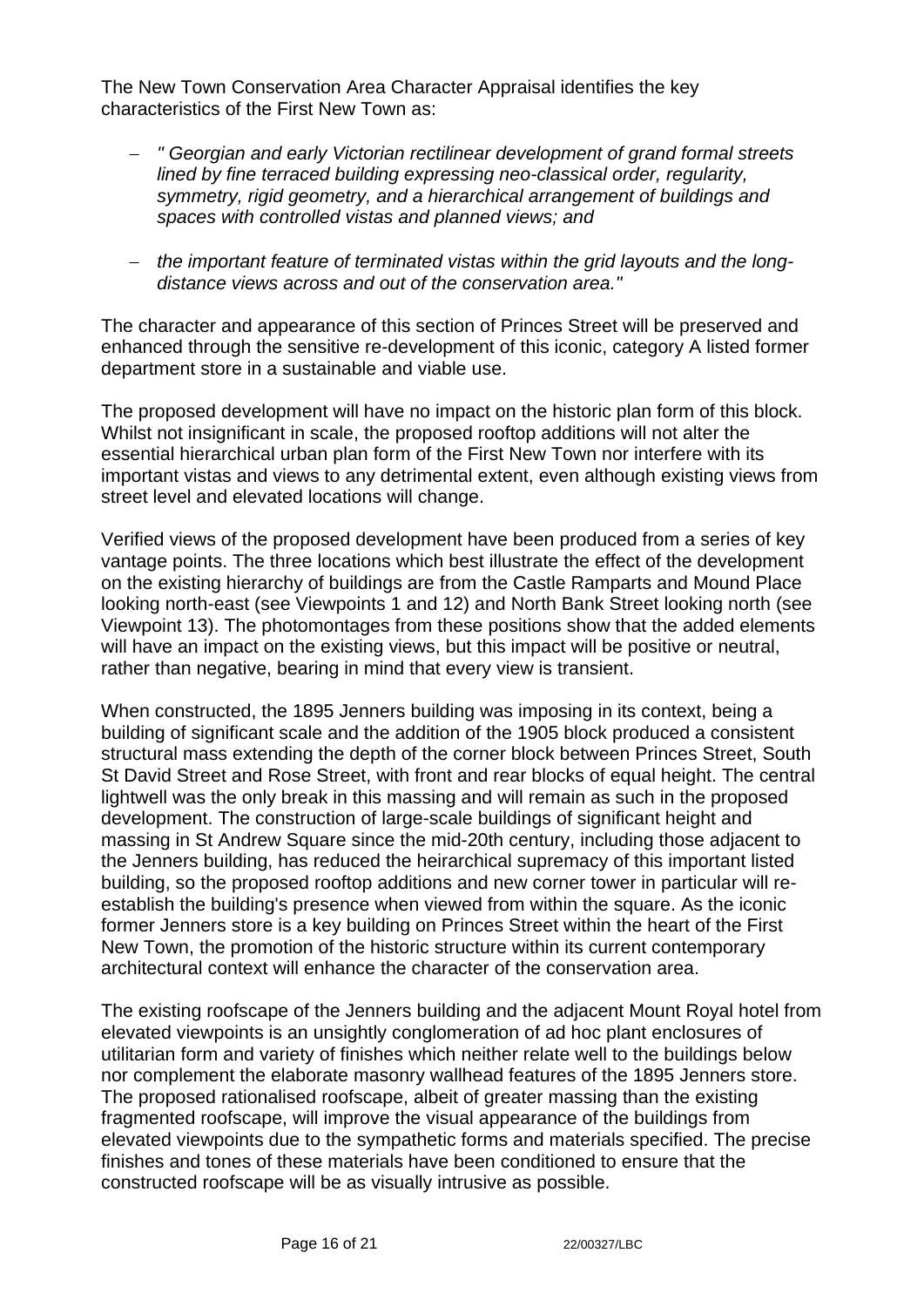The existing and proposed views of the site looking east and west along Princes Street and from within Princes Street Gardens will not change to any extent that would affect the essential appearance of the First New Town. The other proposed external alterations, in particular the restoration of historic shopfront detailing and carefully designed interventions, will preserve and enhance the character and appearance of the conservation area at street level.

# **Conclusion in relation to the conservation area**

The proposed external alterations and extensions are sensitively designed and will either preserve or enhance the character and/or appearance of the New Town Conservation Area.

The proposals are acceptable in terms of the Planning (Listed Buildings and Conservation Areas) (Scotland) Act 1997.

## **c) there are any other matters to consider?**

The following matters have been identified for consideration:

### Archaeological remains

The site lies within an area of considerable archaeological significance, at the eastern end of Princes Street and within the First New Town and World Heritage Site. The existing buildings, dating from the late 19th century onwards, were preceded by the original Jenners store, founded in 1838 which occupied a range of converted Georgian Town houses destroyed by fire in 1892.

The proposals will require alterations to the existing building which contains significant historic architectural features and will reveal important elements of the store's development. Accordingly, a condition has been applied to ensure that a programme of archaeological work (historic building survey and public engagement programme) is undertaken during development to provide a detailed record of these features and ensure that the conservation of key elements, such as the former tearoom ceiling, is carried out in an appropriate manner.

#### Equalities and human rights

Due regard has been given to section 149 of the Equalities Act 2010. The development respects the provisions of the Act by including accessible access throughout the building.

Consideration has been given to human rights. No impacts have been identified through the assessment and no comments have been received in relation to human rights.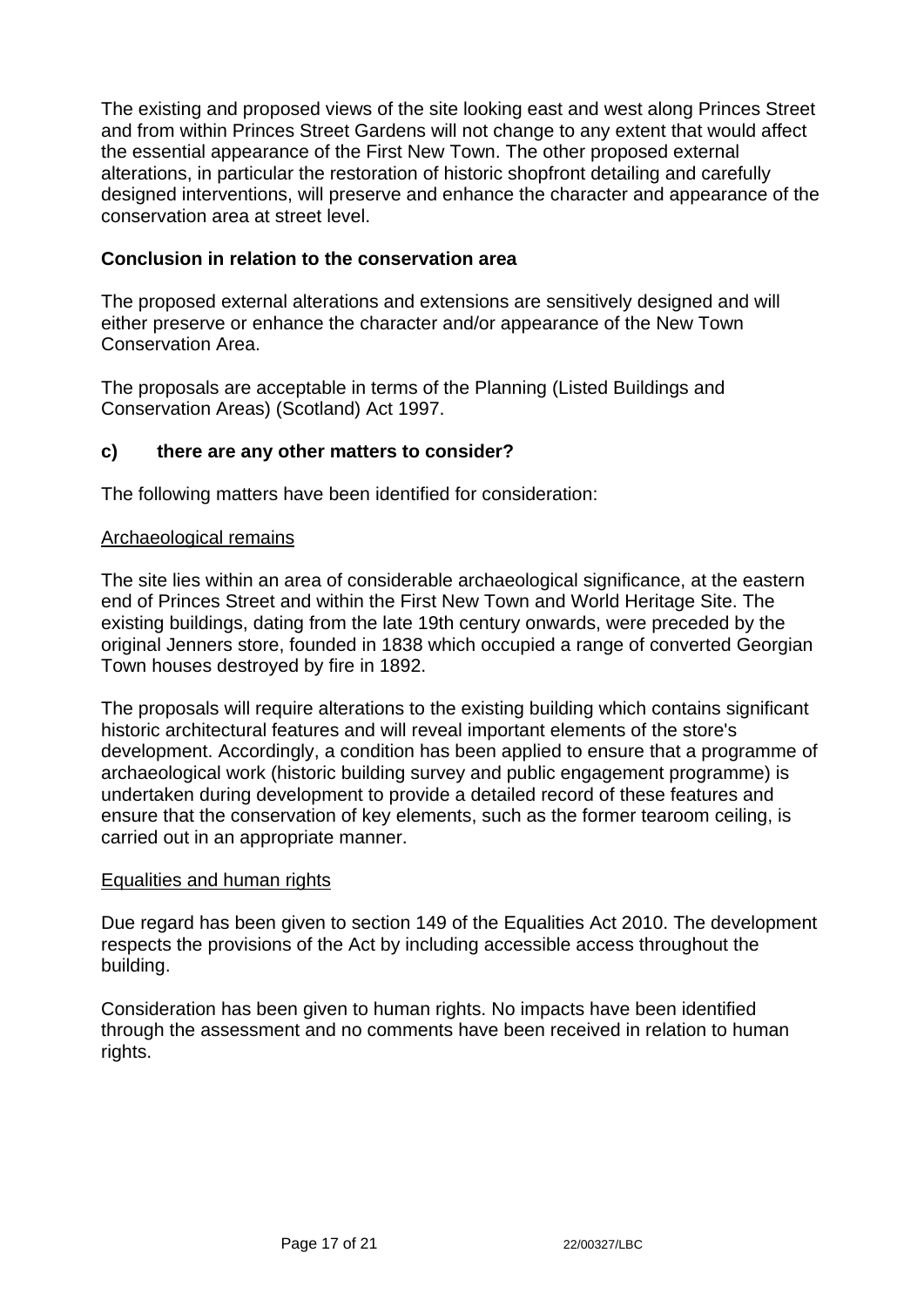### Public representations

A summary of the representations is provided below:

#### *material considerations*

- − the proposed material for the construction of the new tower is specified as 'yellow' sandstone, rather than matching the existing 'buff' colour of the façade; and
- − wholesale stonecleaning of the façade risks damage if not carried out carefully, so conditions should be applied requiring prior testing and limiting cleaning to necessary areas only.

These comments are addressed in section a) of the assessment and in a condition on stonecleaning.

#### *support comments*

− the proposed development is a thoughtful and sensitive reimagining of this iconic city centre building, which will bring the building back to life for future generations.

#### *non-material considerations*

- − overshadowing and
- − noise generation.

#### **Conclusion in relation to other matters considered**

The proposals do not raise any issues in relation to other material considerations identified.

#### **Overall conclusion**

The proposals comply with Sections 14 and 64 of the Planning (Listed Buildings and Conservation Areas) (Scotland) Act 1997. There are no material considerations which indicate that the proposal should be refused. Therefore, the proposals are acceptable.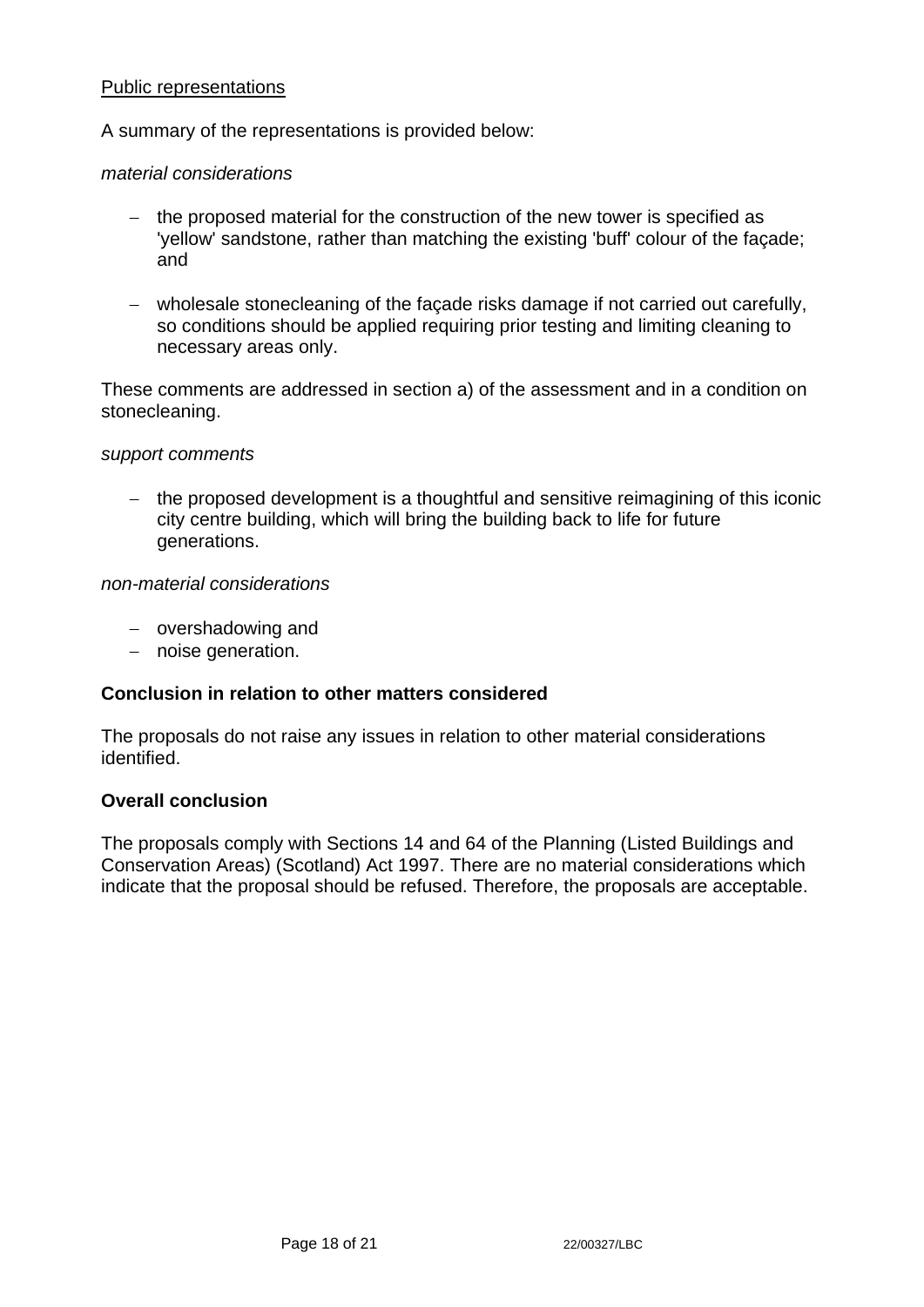# **Section C - Conditions/Reasons/Informatives**

The recommendation is subject to the following;

# **Conditions** :-

- 1. A programme of archaeological works, in the form of a historic building survey before and during construction works and public engagement programme, shall be undertaken to record and promote any significant archaeological remains. These works shall also include a detailed conservation plan for any proposed restoration works to key historic features, such as the former tearoom ceiling. Details of this programme shall be submitted to and approved in writing by the Planning Authority, having first been agreed by the City Archaeologist.
- 2. Any significant historic remnants, such as original lift-cage panels, bronze and glass display cases and early 20th century metal fire doors, shall be re-used within the new development where possible and details of the proposed new locations shall be recorded and submitted to the Planning Authority.
- 3. A detailed specification, including trade names where appropriate and sources, of all the proposed external materials shall be submitted to and approved in writing by the Planning Authority before the construction of the new elements hereby approved are commenced on site; Note: samples of the materials may be required.
- 4. Details of the proposed design and construction materials of the new feature stair at the north end of the central atrium shall be submitted to and approved in writing by the Planning Authority before work is commenced on site.
- 5. Details of any proposed secondary glazing affecting elaborately detailed window surrounds shall be submitted to and approved in writing by the Planning Authority before work is commenced on site.
- 6. Details of any proposed areas of stonecleaning and the proposed method shall be submitted to and approved in writing by the Planning Authority before work is commenced on site.

#### **Reasons**:-

- 1. In order to safeguard the interests of archaeological heritage.
- 2. In order to retain and/or record important elements of the architectural history of the listed building.
- 3. In order to enable the planning authority to consider this/these matter/s in detail.
- 4. In order to enable the planning authority to consider this/these matter/s in detail.
- 5. In order to enable the planning authority to consider this/these matter/s in detail.
- 6. In order to enable the planning authority to consider this/these matter/s in detail.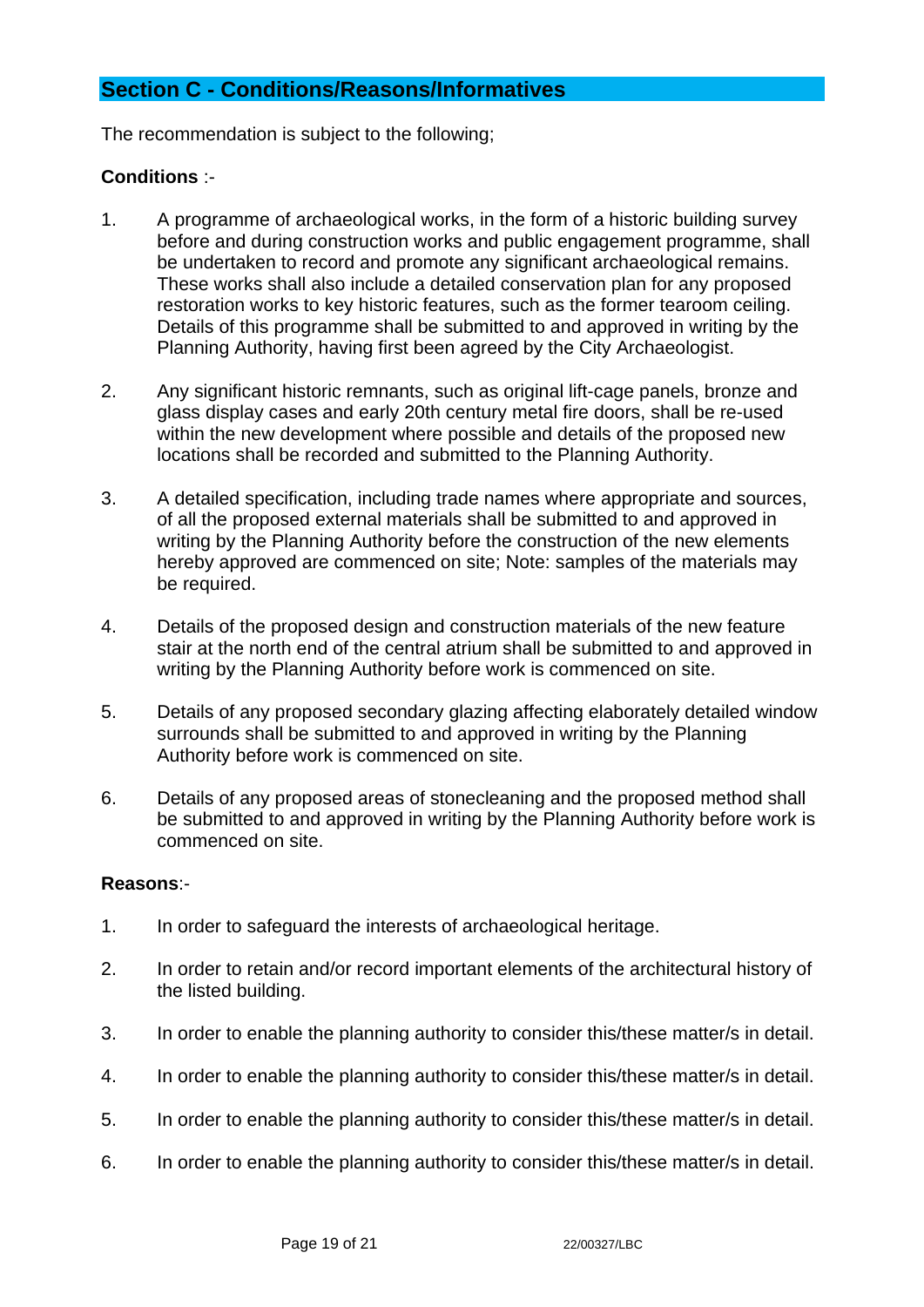# **Informatives**

It should be noted that:

1. The works hereby permitted shall be commenced no later than the expiration of three years from the date of this consent.

# **Background Reading/External References**

To view details of the application go to the Planning Portal

**Further Information -** [Local Development Plan](https://www.edinburgh.gov.uk/local-development-plan-guidance-1/edinburgh-local-development-plan/1)

**Date Registered: 28 January 2022**

### **Drawing Numbers/Scheme**

01-62

Scheme 1

**David Givan Chief Planning Officer PLACE The City of Edinburgh Council**

Contact: Clare Macdonald, Senior Planning Officer E-mail: clare.macdonald@edinburgh.gov.uk